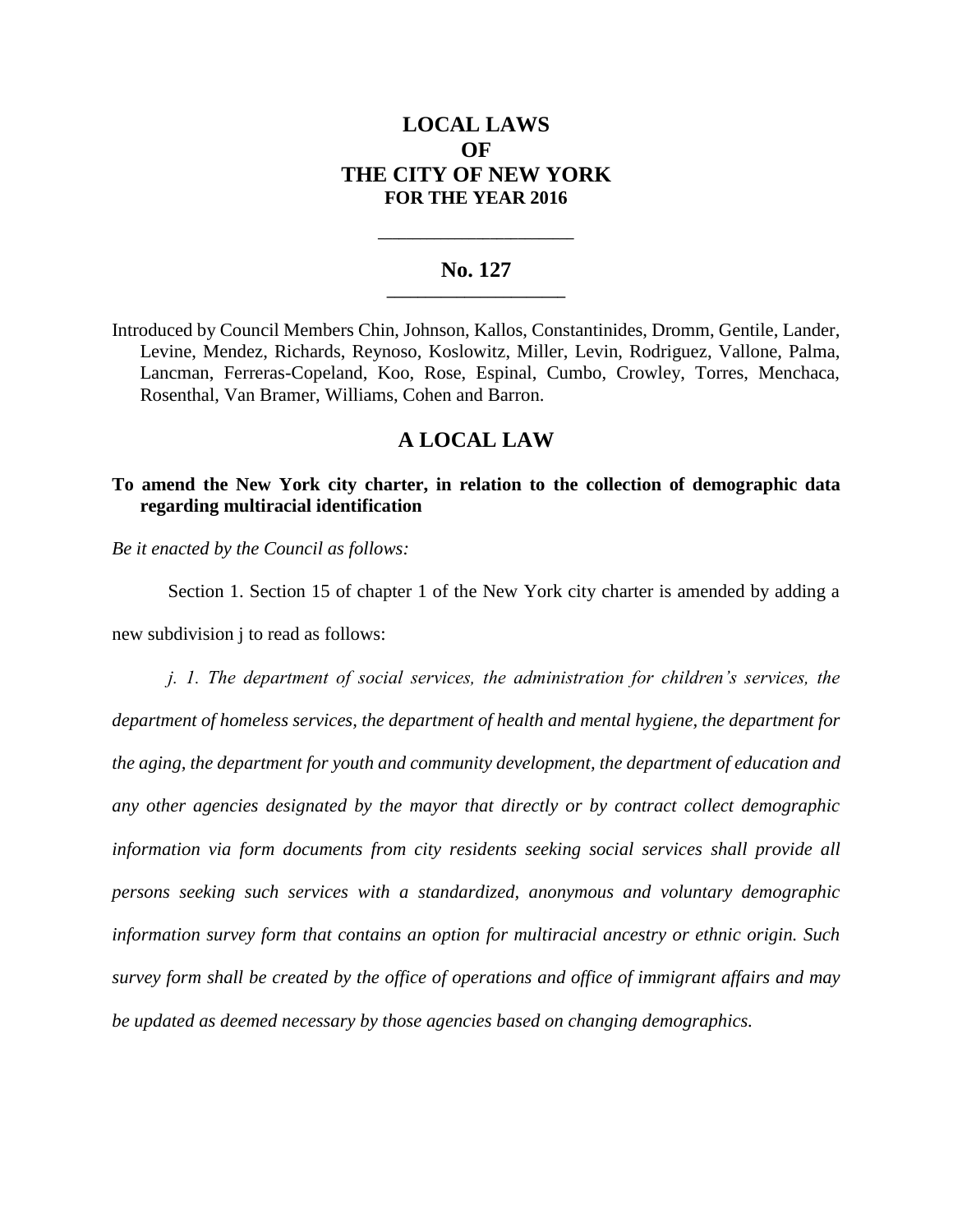*2. Beginning no later than six months after the effective date of this local law, and annually thereafter, the office of operations shall conduct a review of all forms issued by the agencies described in paragraph 1 of this subdivision and any other agencies so designated by the mayor that: collect demographic information addressing the questions contained on the survey form, are completed by persons seeking services and contain content and/or language in relation to collecting such information that is within the administering city agency's authority to edit or amend. The office of operations shall submit to the council, within 60 days of such review, a list of all forms reviewed and all forms eligible for updating, and for forms not eligible for updating an explanation of why such forms are not eligible for updating, and indicate which forms shall be updated. When practicable, the office of operations shall ensure that when such forms are updated they shall request voluntary responses to questions about multiracial ancestry or ethnic origin. All forms identified as eligible for updating during the review required pursuant to this paragraph shall be updated to invite responses to questions about multiracial ancestry or ethnic origin no*  later than five years from the effective date of the local law that added this section. All forms not *eligible for updating shall be provided in conjunction with the standardized, anonymous and voluntary demographics information survey form as established by subdivision j, paragraph 1 of this local law.*

*3. Beginning no later than 18 months after the effective date of this local law, and annually thereafter, the office of operations shall make available to the public data for the prior fiscal year that includes but is not limited to the total number of individuals who have identified their multiracial ancestry or ethnic origin on the survey form described in paragraph 1 of this subdivision and any forms updated pursuant to paragraph 4 of this subdivision, disaggregated by*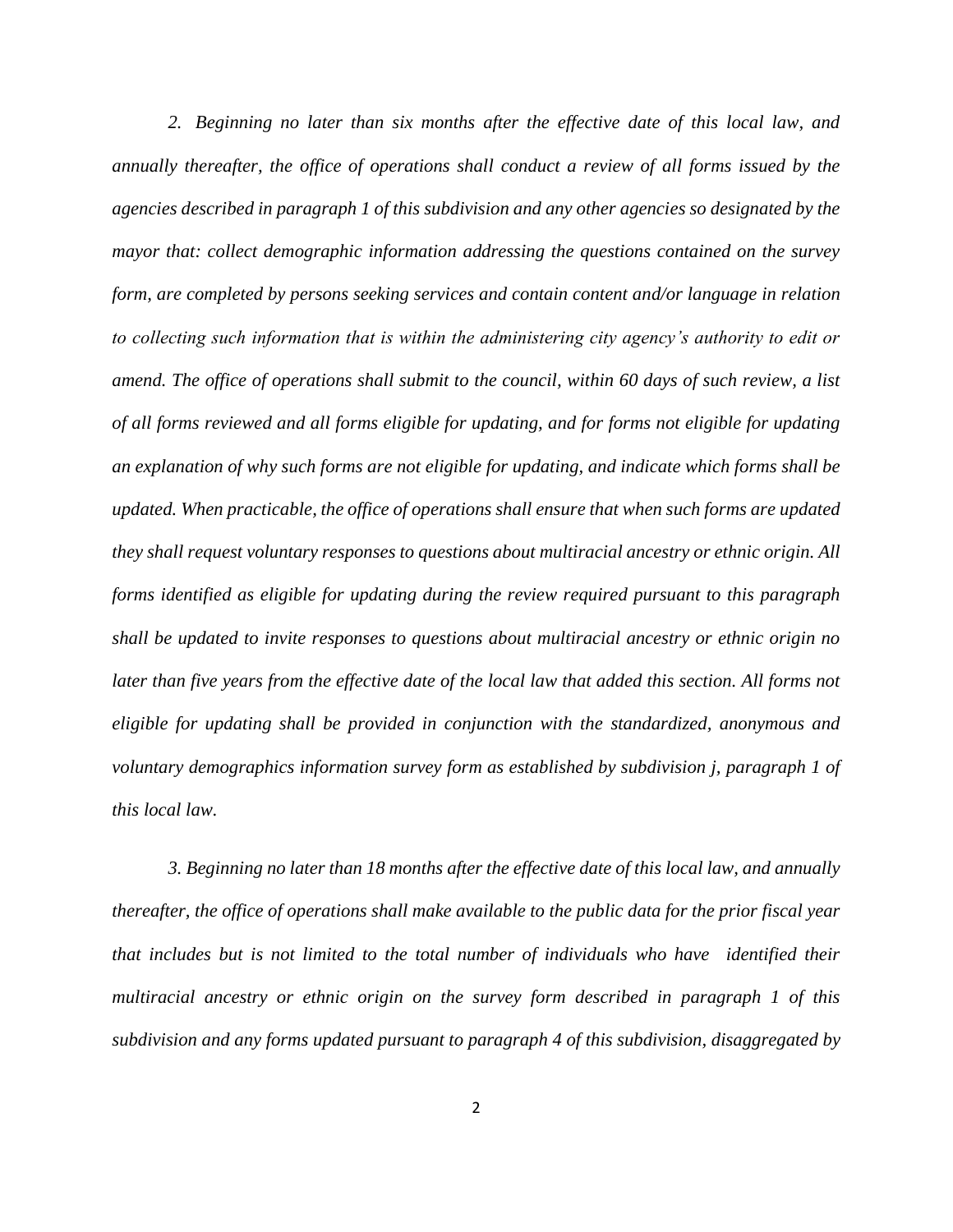*response option, agency and program. Such data shall be made available to the public through the single web portal provided for in section 23-502 of the administrative code.*

*4. Each agency that provides the survey form required pursuant to paragraph 1 of this subdivision shall evaluate its provision of services in consideration of the data collected pursuant to this local law and the office of operations shall submit to the council a report on any new or modified services developed by any agencies based on such data. Such report shall be submitted no earlier than 18 months after the effective date of the local law that added this paragraph.* 

*5. No information that is otherwise required to be reported pursuant to this section shall be reported in a manner that would violate any applicable provision of federal, state or local law relating to the privacy of information respecting students and families serviced by the New York city department of education. If any category requested contains between 1 and 5, or allows another category to be narrowed to between 1 and 5, the number shall be replaced with a symbol.*

§ 2. This local law takes effect on the same date as a local law of the city of New York for the year 2016 amending the New York city charter relating to the collection of demographic data regarding ancestry and languages spoken, as proposed in introduction number 251-A, takes effect.

#### THE CITY OF NEW YORK, OFFICE OF THE CITY CLERK, s.s.:

 I hereby certify that the foregoing is a true copy of a local law of The City of New York, passed by the Council on October 13, 2016 and approved by the Mayor on October 31, 2016.

MICHAEL M. McSWEENEY, City Clerk, Clerk of the Council.